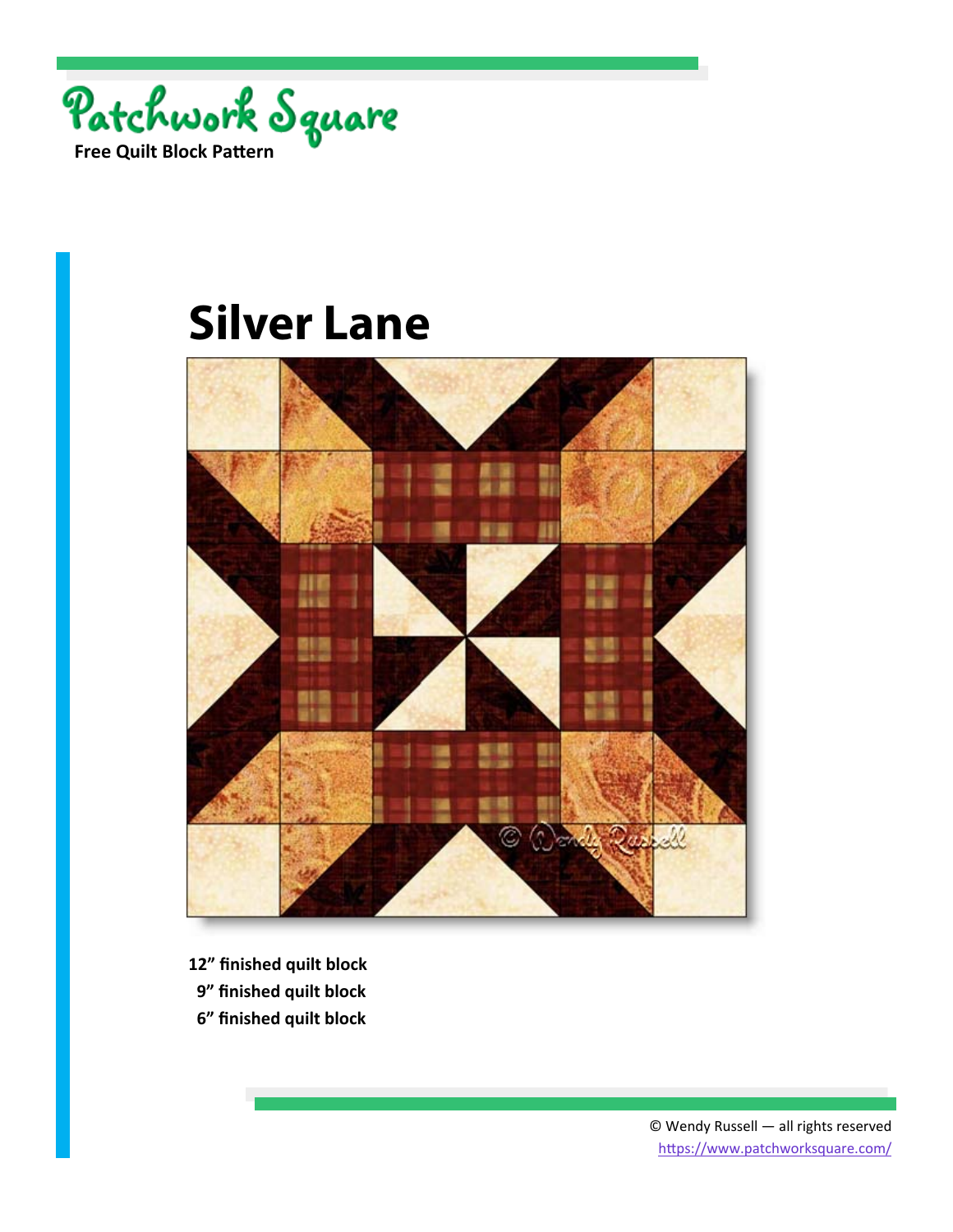

**12" finished quilt block** 

**Fabric Placement** 



| <b>How-to Notes</b>                                                                                |                                    |  |
|----------------------------------------------------------------------------------------------------|------------------------------------|--|
|                                                                                                    | Bisect square on<br>one diagonal   |  |
|                                                                                                    | Bisect square on<br>both diagonals |  |
| *All seam allowances are<br>1/4" and included in cutting<br>measurements unless<br>noted otherwise |                                    |  |
|                                                                                                    |                                    |  |

| 1 | <b>Fabric 1</b><br>Cut 4 squares 2 1/2"<br>Cut 2 squares 2 %" and bisect on one diagonal<br>Cut 1 square 5 %" and bisect on both diagonals |
|---|--------------------------------------------------------------------------------------------------------------------------------------------|
| 2 | <b>Fabric 2</b><br>Cut 4 squares 2 1/2"<br>Cut 4 squares 2 %" and bisect on one diagonal                                                   |
| 3 | <b>Fabric 3</b><br>Cut 4 rectangles $2 \frac{1}{2}$ " x 4 $\frac{1}{2}$ "                                                                  |
| 4 | <b>Fabric 4</b><br>Cut 10 squares 2 %" and bisect on one diagonal                                                                          |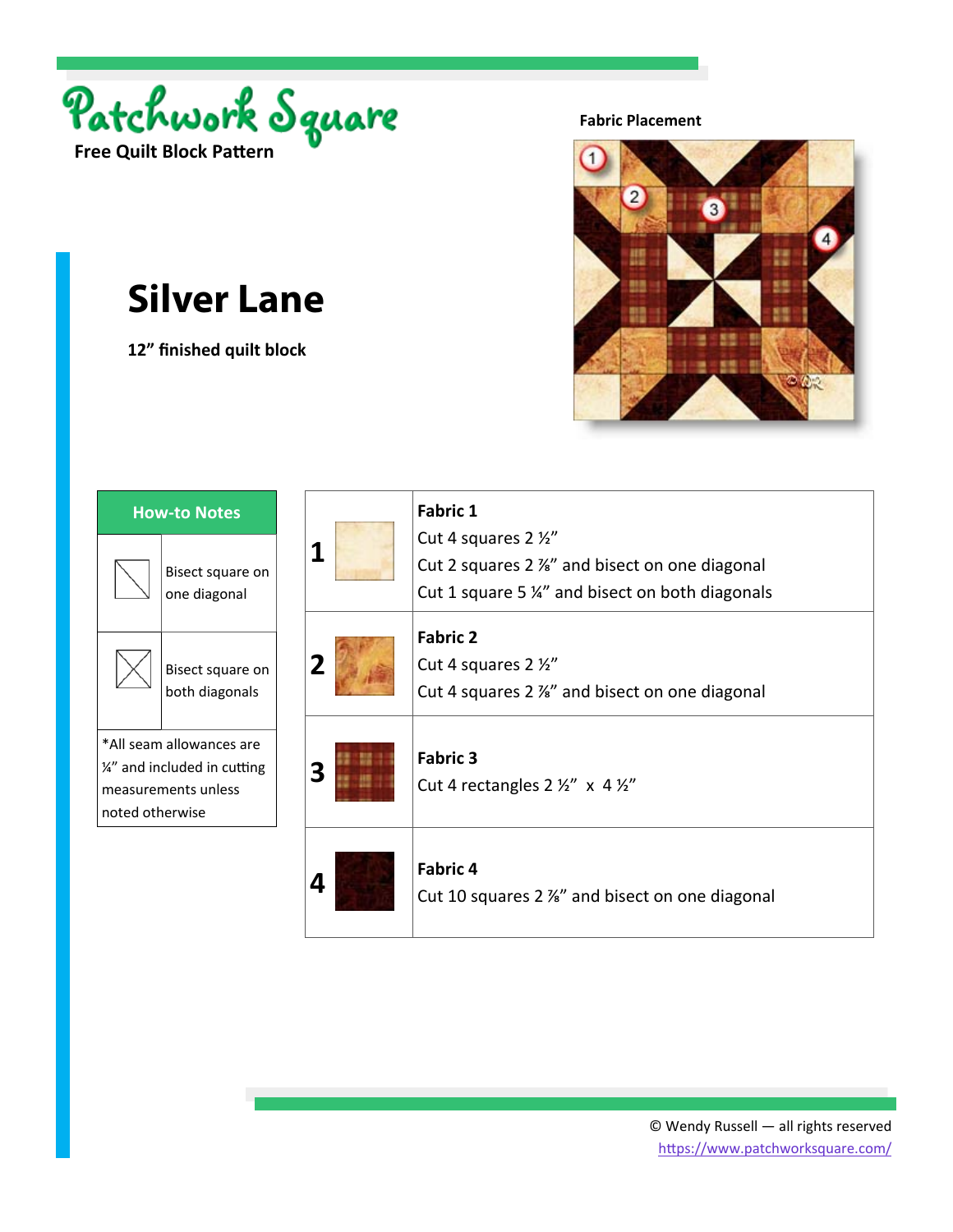

 **9" finished quilt block** 

**Fabric Placement** 



| <b>How-to Notes</b>                                                                                |                                    |  |
|----------------------------------------------------------------------------------------------------|------------------------------------|--|
|                                                                                                    | Bisect square on<br>one diagonal   |  |
|                                                                                                    | Bisect square on<br>both diagonals |  |
| *All seam allowances are<br>1/4" and included in cutting<br>measurements unless<br>noted otherwise |                                    |  |
|                                                                                                    |                                    |  |

| 1 | <b>Fabric 1</b><br>Cut 4 squares 2"<br>Cut 2 squares $2\frac{3}{8}$ and bisect on one diagonal<br>Cut 1 square 4 1/4" and bisect on both diagonals |
|---|----------------------------------------------------------------------------------------------------------------------------------------------------|
| 2 | <b>Fabric 2</b><br>Cut 4 squares 2"<br>Cut 4 squares 2 $\frac{3}{8}$ " and bisect on one diagonal                                                  |
| 3 | <b>Fabric 3</b><br>Cut 4 rectangles 2" $\times$ 3 $\frac{1}{2}$ "                                                                                  |
| 4 | Fabric 4<br>Cut 10 squares 2 %" and bisect on one diagonal                                                                                         |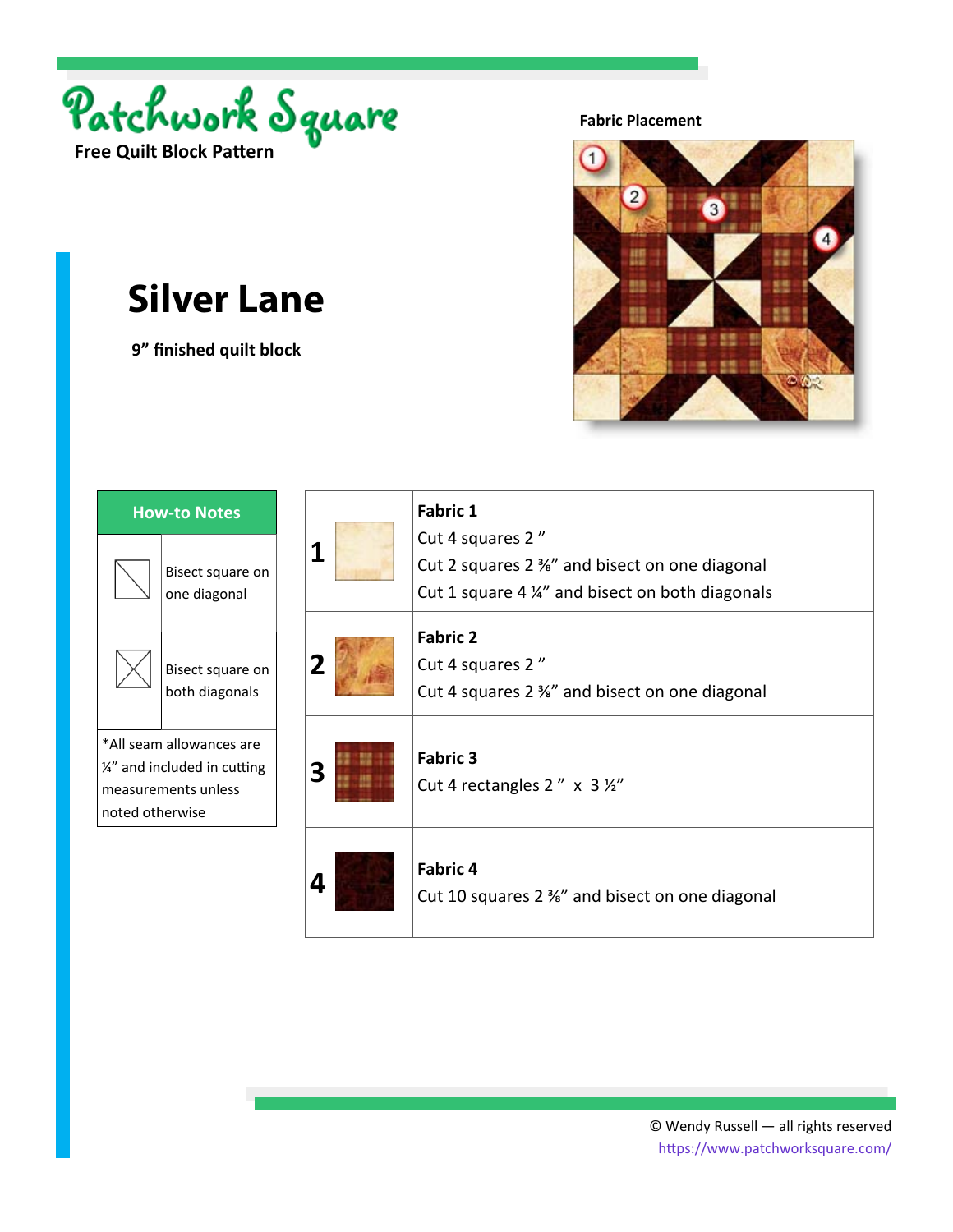

 **6" finished quilt block** 

**Fabric Placement** 



| 1 | <b>Fabric 1</b><br>Cut 4 squares 1 1/2"<br>Cut 2 squares 1 %" and bisect on one diagonal<br>Cut 1 square 3 ¼" and bisect on both diagonals |
|---|--------------------------------------------------------------------------------------------------------------------------------------------|
| 2 | <b>Fabric 2</b><br>Cut 4 squares 1 1/2"<br>Cut 4 squares 1 %" and bisect on one diagonal                                                   |
| 3 | <b>Fabric 3</b><br>Cut 4 rectangles $1 \frac{1}{2}$ " x $2 \frac{1}{2}$ "                                                                  |
| 4 | <b>Fabric 4</b><br>Cut 10 squares 1 %" and bisect on one diagonal                                                                          |